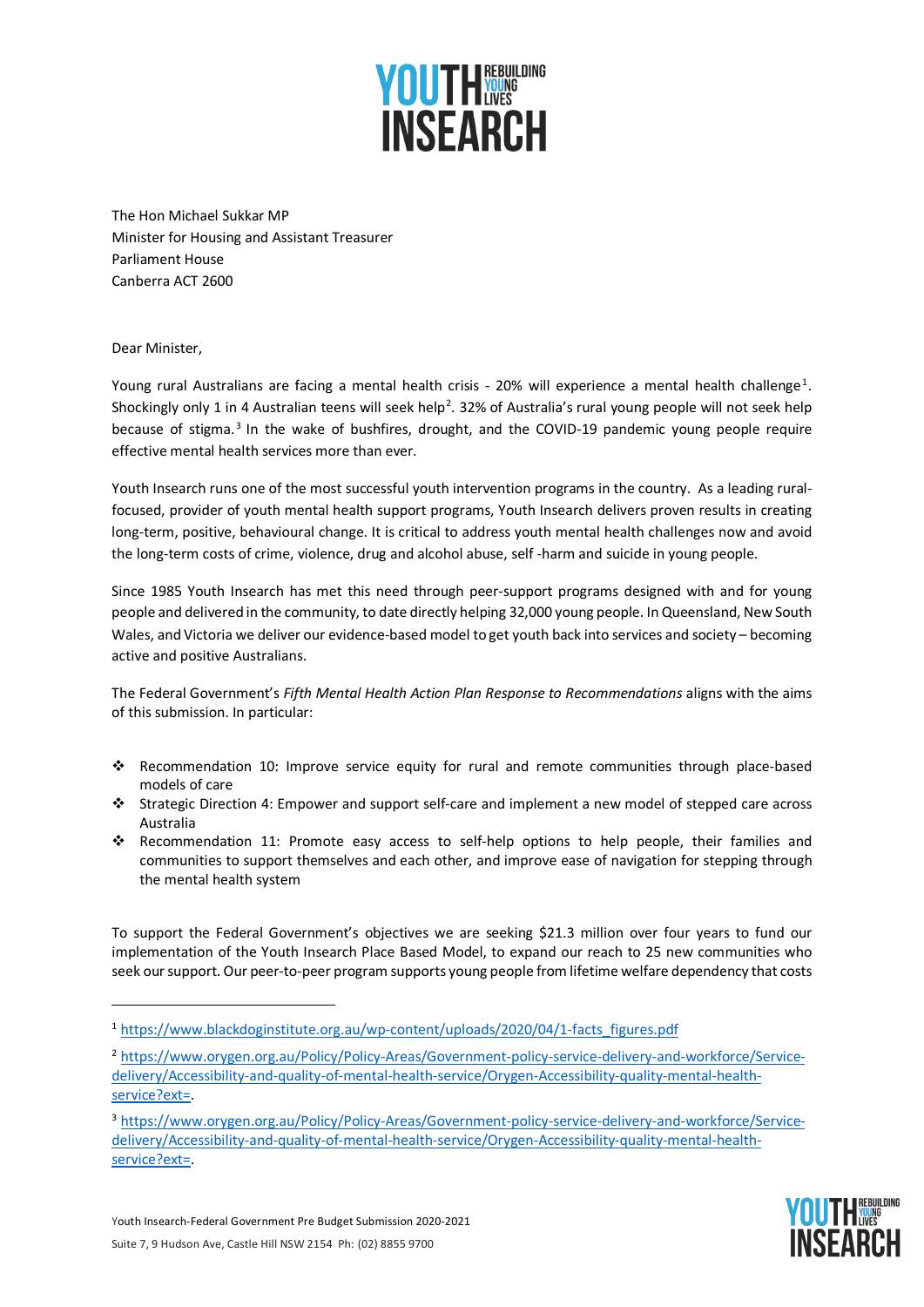the Federal Government \$306,000 per person estimated by the Australian Priority Investment Approach<sup>[4](#page-1-0)</sup>. We expect that this expansion of the Place Based Model will achieve approximately \$383,634,000 in lifetime welfare dependency cost savings, before including the cost of damages, mental health interventions, policing and welfare services.

Our comprehensive early intervention program has earnt a reputation for helping the most vulnerable young people that other services struggle to effectively support. Currently, we are trusted by 526 young people in 39 communities across Australia. Our continued excellence attracts support from Rotary International, Telstra, Salesforce, Department of Social Services and more. We deliver on partnerships through measured outcomes and impact. We pride ourselves on openly sharing the results from our proven model [https://youthinsearch.org.au/programs/results.](about:blank)

The Australian Families Institute research investigating Youth Insearch programs found 80% of participants made significant positive changes and these change are long lasting as a result of the current model. With Federal Government support a Place Based Model pilot has been completed and evaluated. One key result of the young people addressing their mental and social health challenges is that they nearly doubled sustained employment – from 26% to 50% beyond six months. With employment, they can create the future they want and no longer be at high risk of long-term welfare dependence.

These results or better can be expected in delivering our unique model across Australia. This has long-term benefits for individuals and communities by ending welfare-dependence, improving mental health and bettering social connection.

For 36 years we have committed to being financially sustainable. We currently raise revenue from diverse sources and strike strategic partnerships to reduce costs.

The transition to a Place Based Model is already supported with partial funding. Now more than ever, scaling up this model of proven effectiveness is critical to help our growing youth mental health crisis.

We respectfully request funding of 25 new place-based social workers over four years at locations confirmed with the most immediate high needs across regional Queensland, New South Wales and Victoria. The following proposal provides you the full details.

We look forward to your response.

Yours sincerely

Chief Executive Officer Chairman

Treasurer via CoS Martin Codina Prime Minister via senior adviser Dr Rachel Howard Ministers Greg Hunt, Anne Ruston, Ken Wyatt, Alan Tudge AMs Michelle Landry, Luke Howarth

Mr Stephen Lewin Mr Garry Rothwell

CQthell



<span id="page-1-0"></span><sup>4</sup> ParlInfo - [Government seeks new approaches to tackle welfare dependency \(aph.gov.au\)](https://parlinfo.aph.gov.au/parlInfo/search/display/display.w3p;query=Id:%22media/pressrel/5646325%22;src1=sm1)

Youth Insearch-Federal Government Pre Budget Submission 2021-2022 Suite 7, 9 Hudson Ave, Castle Hill NSW 2154 Ph: (02) 8855 9700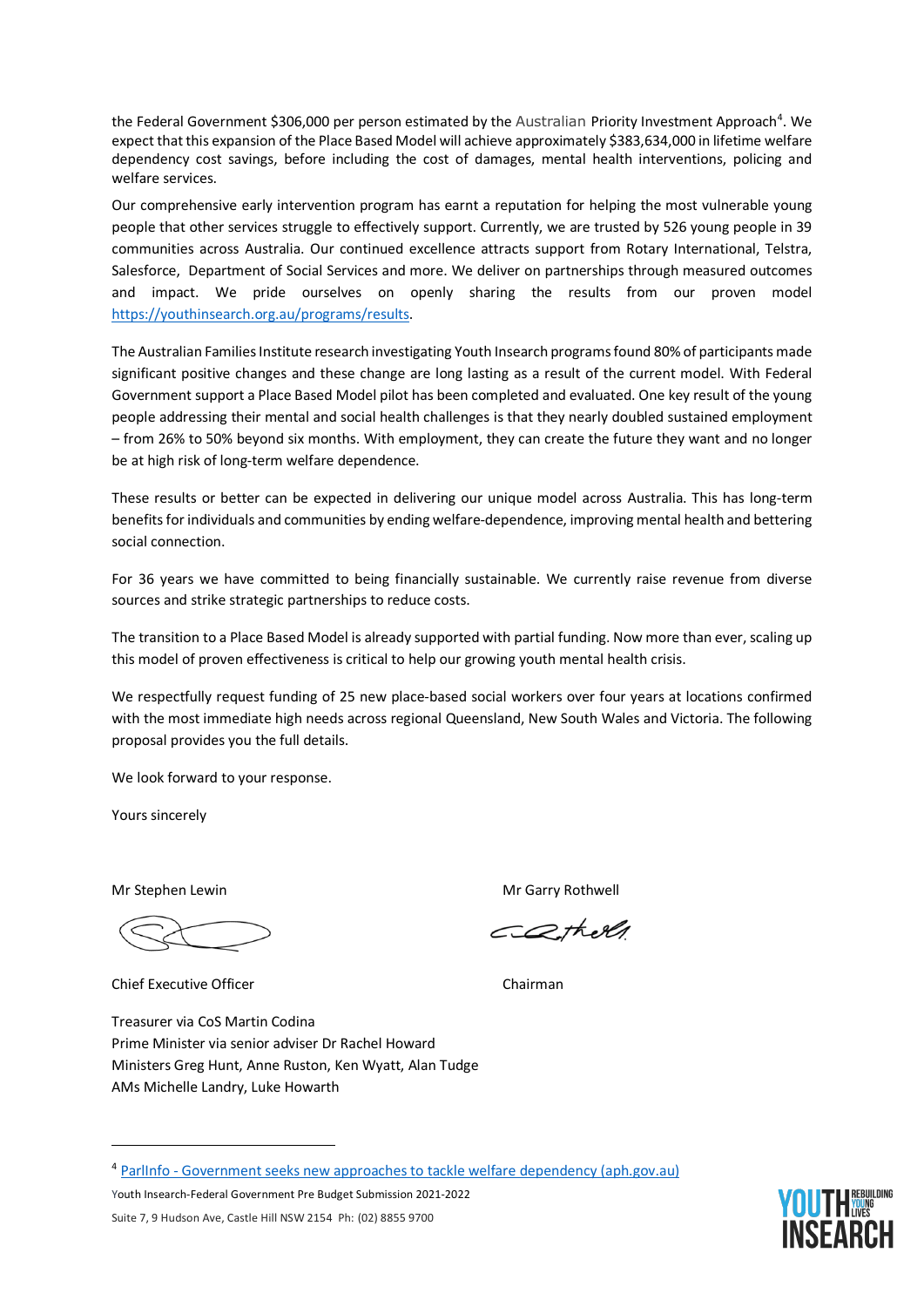# **YOUTHEREBULDING**



 **Youth Insearch Foundation 2021-2022 Federal Government Pre-Budget Submission**

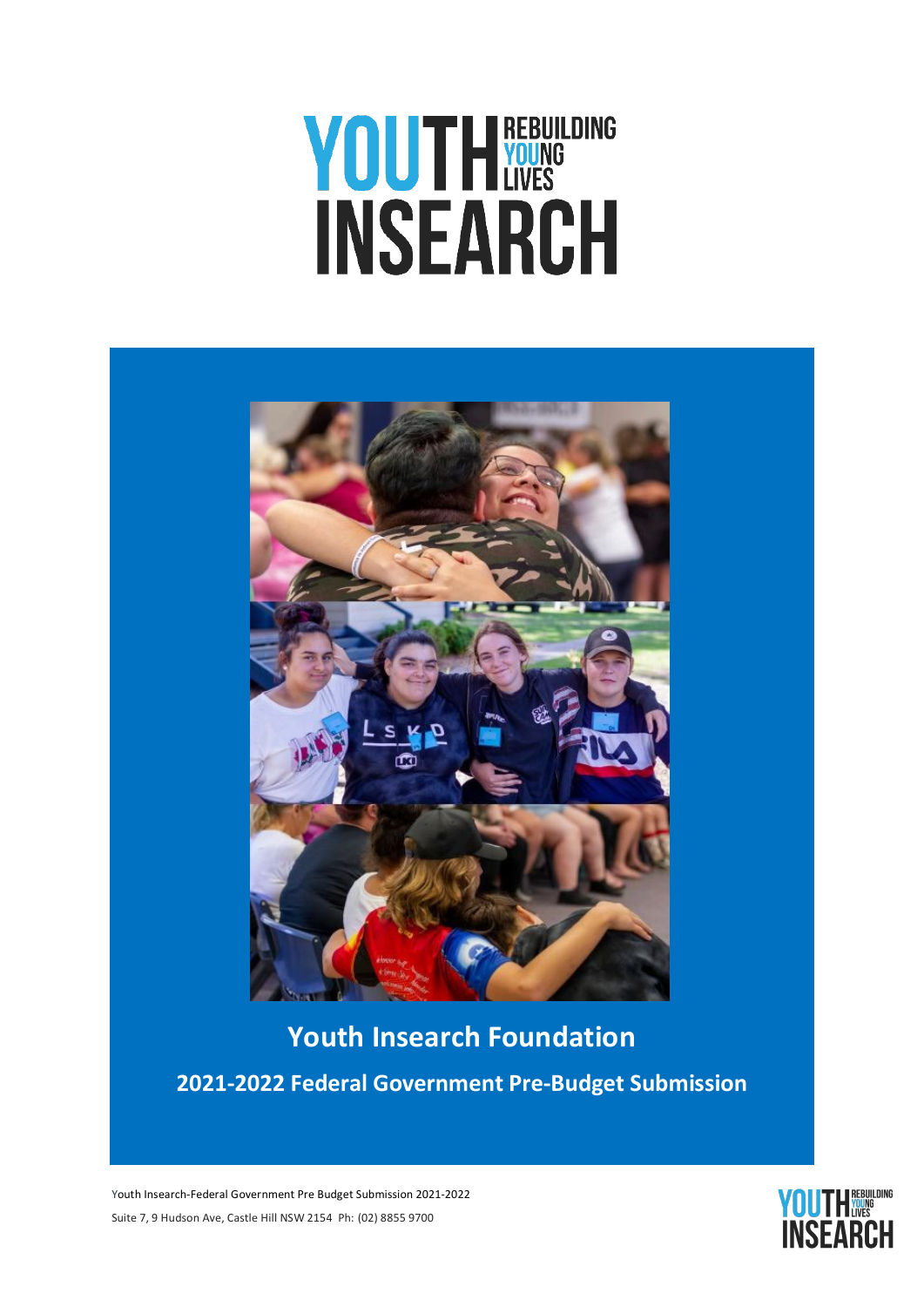# FUNDING REQUEST OVERVIEW

## NEED:

Young Australians are facing a mental health crisis - 20% will experience a mental health challenge<sup>[5](#page-3-0)</sup>. Shockingly only 1 in 4 Australian teens will seek help<sup>6</sup>. 32% of Australia's rural young people will not seek help because of stigma<sup>[7](#page-3-2)</sup>. Rural suicide is 50% more prevalent than in our capital cities<sup>[8](#page-3-3)</sup>. Since 1985, Youth Insearch has provided effective support to over 32,000 of these most at risk young Australians.

Rural Australians are battling more than their metropolitan counterparts. They have faced droughts, floods, bushfires and now a global pandemic with insufficient mental health and wellbeing support. The 2020 National Mental Health Commission submission finds:

"On almost any indicator, people living outside of metropolitan areas experience inequity both in terms of their health and in getting access to appropriate services" p.3

We commend the Federal Government's efforts to begin addressing this unique challenge – now is the time to act at scale.

In 2018 Orygen reported stigma as the top barrier to help-seeking for 32% of Australia's rural young people<sup>9</sup>. Mission Australia and Reach Australia found from their youth survey the key practical barriers are affordability (48.1%) and accessibility (28%). The New South Wales Advocate for Children and Young People (ACYP) identified through its consultations that peer-to-peer support is what young people want and find most effective. Youth Insearch was recommended twice as an example of this – from ACYP (Recommendation 1.3) and the young people surveyed (Recommendation 8.1).

Youth Insearch has started the transition to a PlaceBased Model of youth peer-to-peer support programs, with three independently evaluated trials. This involved placing one Aboriginal youth support worker in Moree, New South Wales, and three social workers in Queensland in partnership with Dalby State High School, Chinchilla and Tara High Schools, and headspace Bundaberg, supported with funding from the Federal Government via Try Test Learn funding, the Tim Fairfax Foundation and Tenix Foundation. We need funding to scale and respond to the youth mental health crisis we face.

<span id="page-3-4"></span><span id="page-3-3"></span><sup>9</sup> [https://www.orygen.org.au/Policy/Policy-Areas/Government-policy-service-delivery-and-workforce/Service](about:blank)[delivery/Accessibility-and-quality-of-mental-health-service/Orygen-Accessibility-quality-mental-health](about:blank)[service?ext=.](about:blank)





<span id="page-3-0"></span><sup>5</sup> [https://www.blackdoginstitute.org.au/wp-content/uploads/2020/04/1-facts\\_figures.pdf](about:blank)

<span id="page-3-1"></span><sup>6</sup> [https://www.orygen.org.au/Policy/Policy-Areas/Government-policy-service-delivery-and-workforce/Service](about:blank)[delivery/Accessibility-and-quality-of-mental-health-service/Orygen-Accessibility-quality-mental-health](about:blank)[service?ext=.](about:blank)

<span id="page-3-2"></span><sup>7</sup> [https://www.orygen.org.au/Policy/Policy-Areas/Government-policy-service-delivery-and-workforce/Service](about:blank)[delivery/Accessibility-and-quality-of-mental-health-service/Orygen-Accessibility-quality-mental-health](about:blank)[service?ext=.](about:blank)

<sup>8</sup> [https://www.ncbi.nlm.nih.gov/pmc/articles/PMC6719075/](about:blank)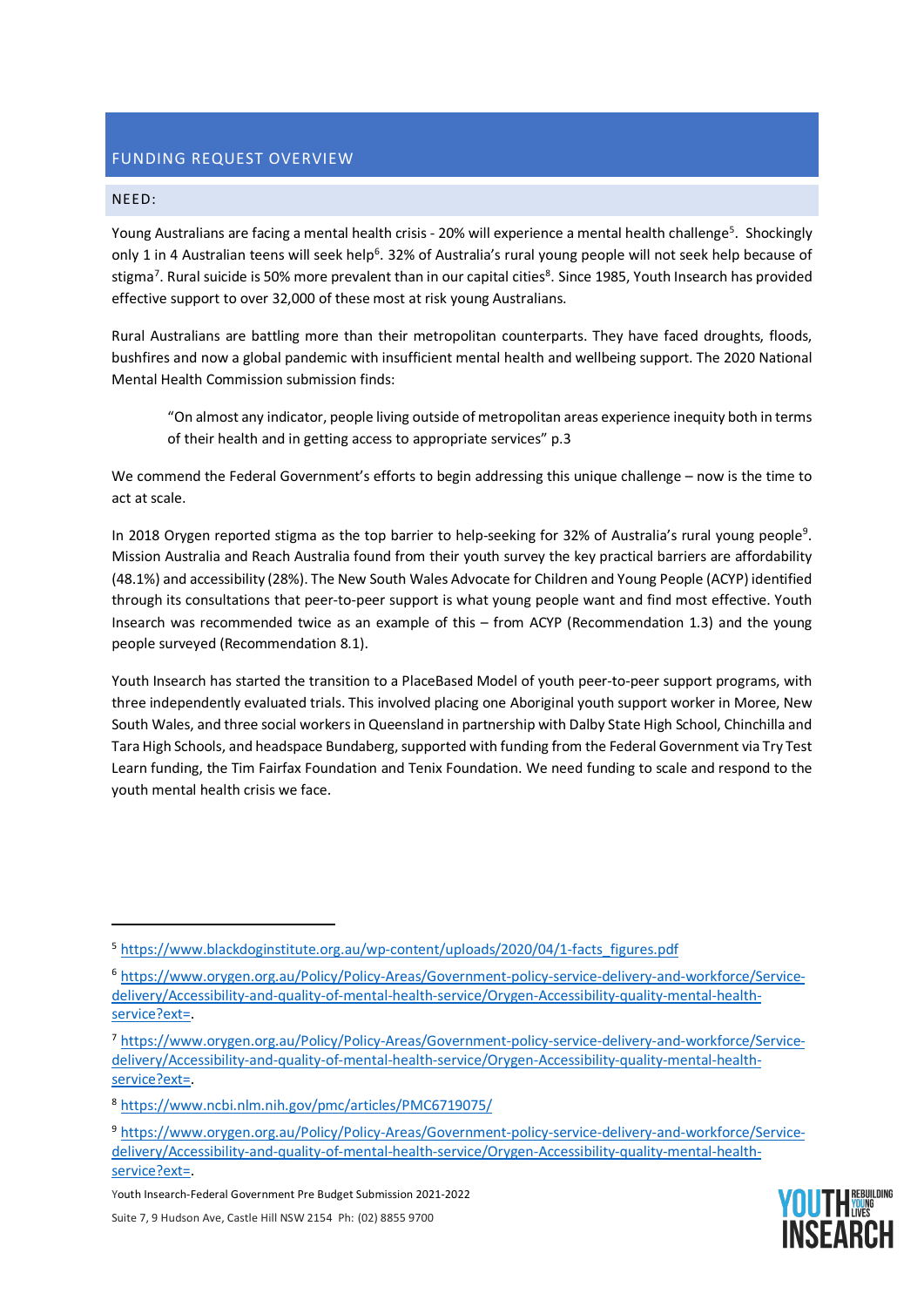## THE SOLUTION:

The Youth Insearch program is specifically designed by young people, for young people. We support at-risk young people aged 14 to 20 living in rural Australia. We will place Youth Insearch Social Workersin the identified communities to embed positive peer support networks to achieve the most impact. Leveraging Youth Insearch peer-to-peer programs to rapidly build trust and engage with young people, supporting them in addressing childhood trauma, seeking mental health support and re-engage in education and employment.

The Social Worker will work one-to-one with young people and support them in attending Youth Insearch weekend workshops, where they participate in peer-led group therapy, addressing trauma, and removing the underlying causes of anti-social and self-destructive behaviour. The young people return from the weekend and continue to be supported by the Social Worker and their peer group, attending weekly peer-led Youth Insearch support groups, setting goals and engaging with additional support services to achieve sustained and permanent change.

80% of the young people will make significant positive change in behaviour including increased engagement in education and employment. Many of these young people will complete the Youth Insearch Leadership Training Program and become Youth Leaders. The Youth Leaders will continue to support the Youth Insearch program in their community. They will continue to volunteer for an average of 7 years, providing sustained peer support networks and significant positive change within the community.



**Figure 1-Youth Insearch Place Based Model**

Youth Insearch will deploy 25 full-time social workers; five social workers will be placed in each of these high need regions across Australia:

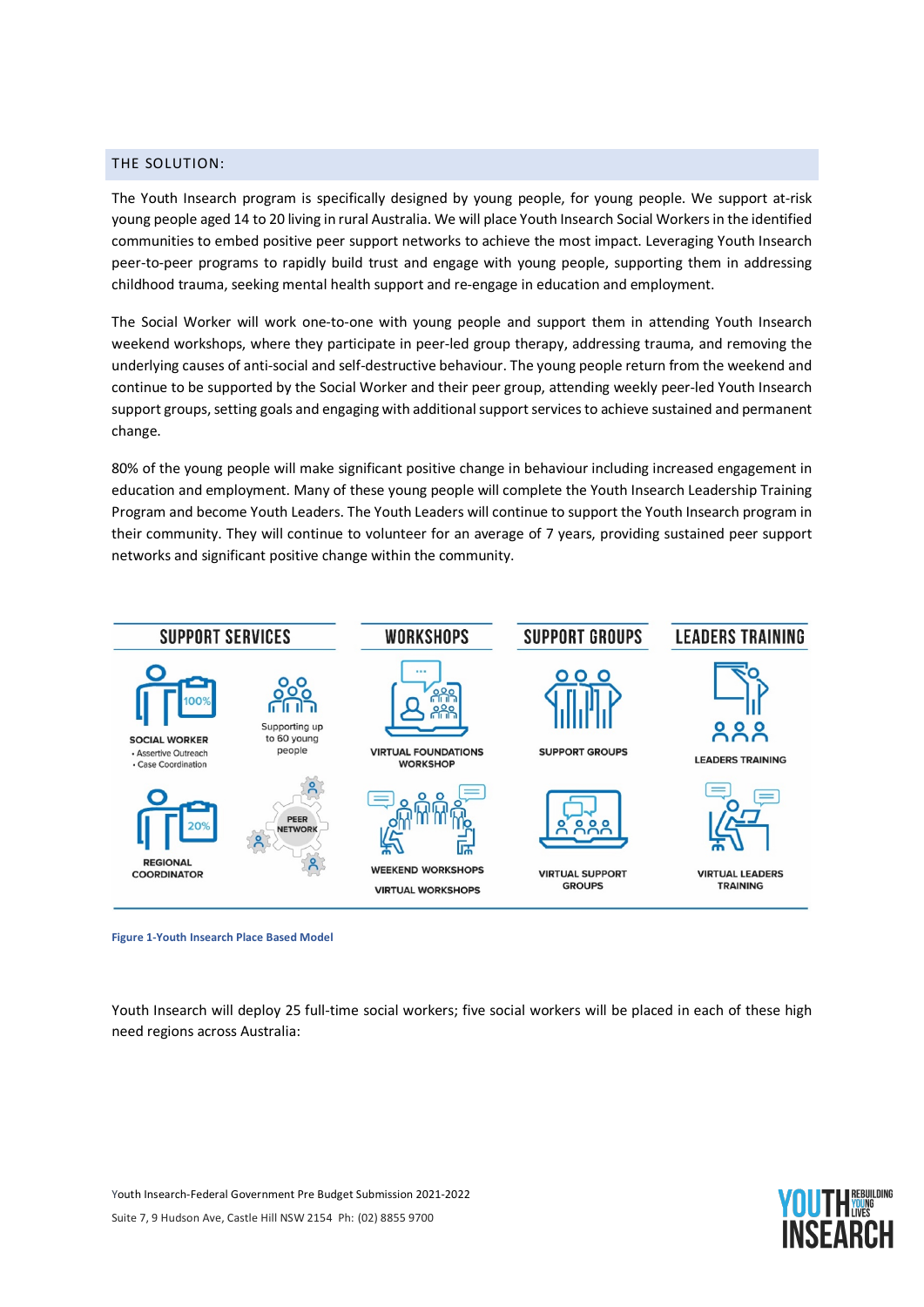

# QUEENSLAND

# **Central Queensland, Wide Bay and Sunshine Coast**

- o Rockhampton
- o Gladstone
- o Kingaroy
- o Gympie
- o Sunshine Coast

## **Darling Downs and West Moreton**

- o Ipswich
- o Warwick
- o Toowoomba
- o Goondiwindi
- o Stanthorpe

## NEW SOUTH WALES

## **Hunter and New England**

- o Glen Innes Severn
- o Singleton
- o Muswellbrook
- o Gunnedah
- o Tamworth

### **Greater Sydney**

- o Central Coast
- o Campbelltown
- o Penrith
- o Blacktown
- o Wollongong

# VICTORIA

#### **Gippsland**

- o East Gippsland
- o South Gippsland
- o Bass Coast
- o Baw Baw
- o Wellington

**Figure 2-Place Based Model Proposed Expansion**

These locations are based on need identified by our regional coordinators working extensively across these regions. Each Social Worker will have a caseload of 60 young people, equivalent to 1,500 young people supported annually – a 128% increase on our current support levels.

Youth Insearch-Federal Government Pre Budget Submission 2021-2022 Suite 7, 9 Hudson Ave, Castle Hill NSW 2154 Ph: (02) 8855 9700

# **YOUTH SERVICE ISFARCI**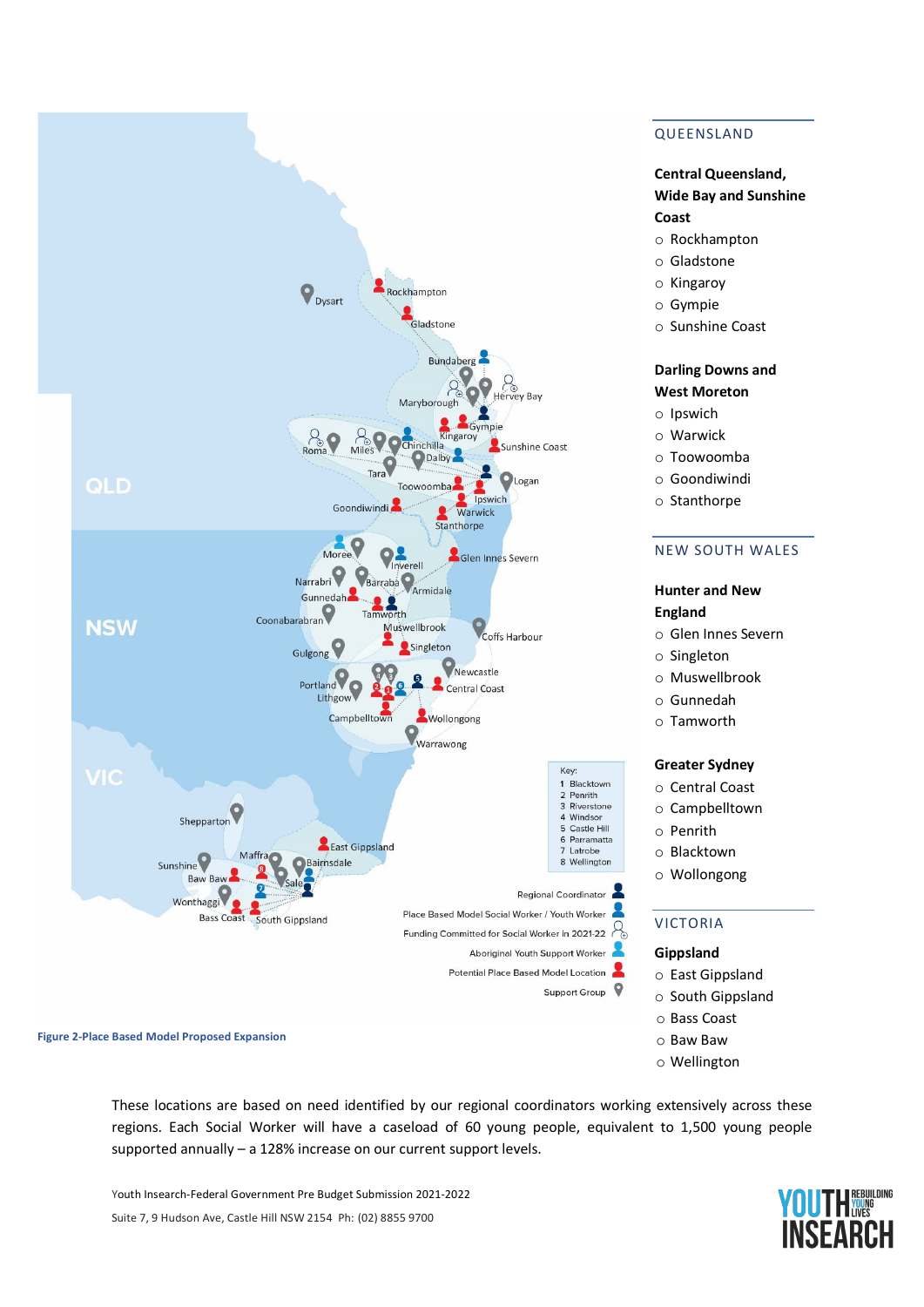# YOUTH INSEARCH TRACK RECORD IN DELIVERING SUSTAINABLE CHANGE

The Council of Australian Governments' *National Framework for Protecting Australia's Children 2009-2020* emphasised the importance of enhancing access to appropriate support services for recovery, where abuse and neglect has occurred, and aimed to improve support for people leaving care. Youth Insearch is an evidencebased, award-winning, comprehensive early intervention program that improves the lives of the most vulnerable young people across rural Australia. Since 1985, our organisation has worked tirelessly with over 32,000 young people in communities across Queensland, New South Wales and Victoria.

Youth Insearch supports young people that otherwise fall between the cracks. We are trusted by service providers and governments to deliver local support for the most vulnerable young people. Our model ensures each young person can embark on a program of change while remaining within their own home and school environment.

The Youth Insearch program is based upon attendance at monthly weekend workshops and weekly support meetings held in the participants' local area. Our team supports young people to attend other related services including headspace, school, local youth services and more through strong locally created referral pathways and stepped care. Peer-to-peer support enables them to build their own, better future.

Youth councils from all the regions in which we currently operate provide continuous input to our leadership to ensure all programs and efforts meet young people's needs as they evolve and as they change, region to region.

Our 19 professional and highly experienced staff and trained volunteers deliver our proven model that helps young people stay connected in their communities while overcoming their own challenges. Together with local services and communities, we deliver a suite of targeted programs that arm young people with the ability to speak up about their mental health and seek help, so they can create a better future.

Our team is focused on helping young people who are experiencing:

- Dysfunctional homes
- Sexual, emotional or physical abuse
- Exiting juvenile incarceration
- Exiting youth care programs
- Mental health challenges

As a result, they face a wide range of additional issues from alcohol and other drug abuse to homelessness to emotional distress and beyond.

## RECENT EVENTS HAVE EXACERBATED AND HIGHLIGHTED THE NEED FOR YOUTH INSEARCH

We commend the Hon Greg Hunt MP, Minister for Health's comments after the devastating Black Summer fires:

"We need to ensure the trauma and mental health needs of our people are supported in a way like we never have before." National Bushfire Recovery Agency *Journey to Recovery* p.17

After this disaster, young people reported their need for Youth Insearch to the New South Wales Advocate for Children and Young People (ACYP). In its July 2020 review Youth Insearch was mentioned in two recommendations:

1. Raising Awareness recommendation 1.3, from ACYP Support for Youth Insearch programs in schools that encourage Peer to Peer support and training for children and young people.

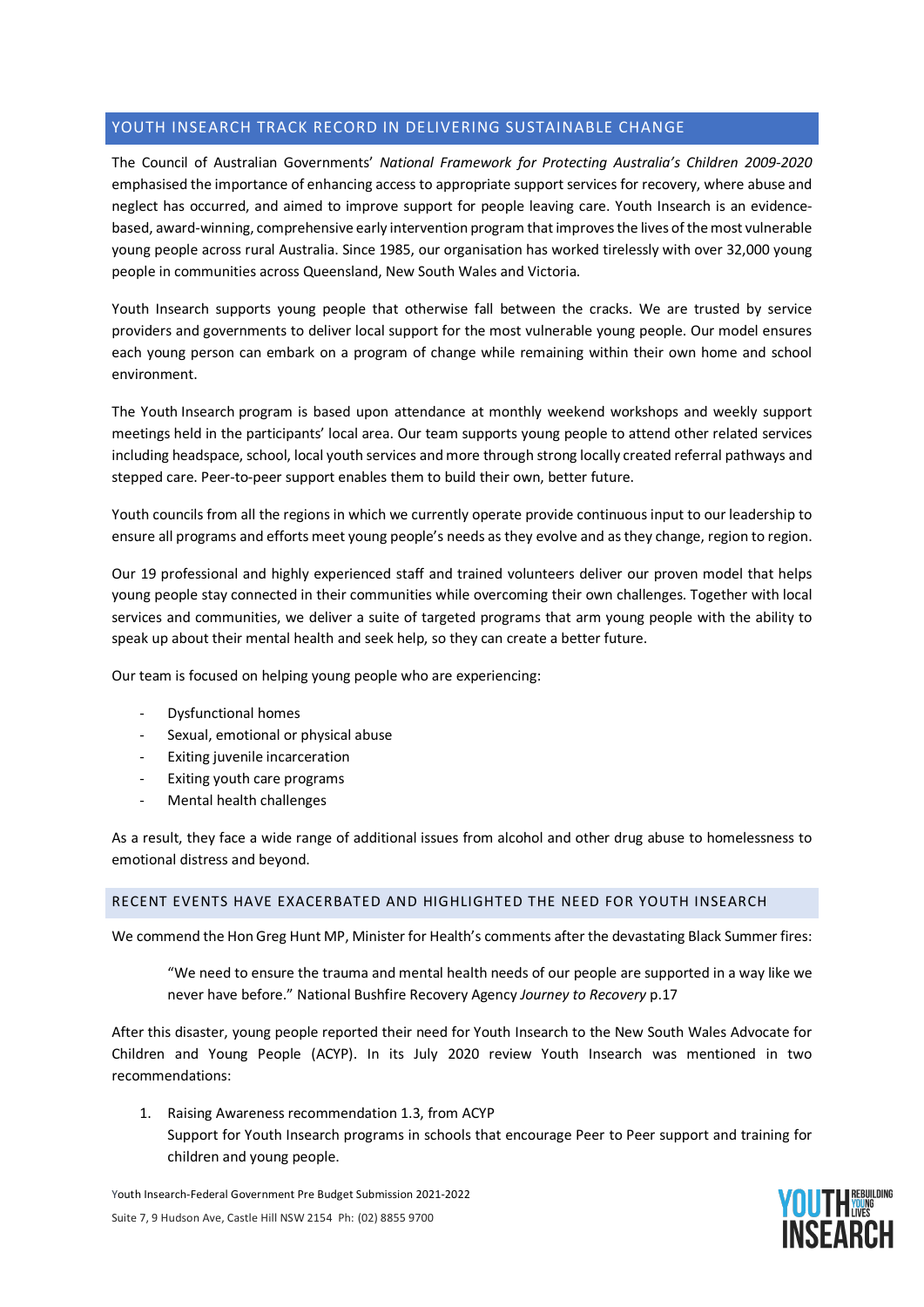8. Mental Health Recommendation 8.1 from children and young people Mental health and youth peer support programs to enable young people to support each other during and after disaster events (for example, Youth Insearch).

Then, in the wake of COVID19, these needs have continued to grow.

In March 2020, our experienced team immediately responded by making 6,126 support calls totalling 31,586 minutes. Within 48 hours, we re-developed our programs into effective online versions. With our partners at Telstra and Salesforce we have gone on to deliver 463 weekly virtual support groups, 26 virtual workshops supporting 526 vulnerable young people through the crisis.

As demand grows with these vulnerable young people, it is more important than ever to find efficient approaches to deliver our Australian-grown example of world-leading innovation in youth social and mental health support.

## **Youth Insearch participants**

Approximately 30% of participants are Indigenous and 10% are culturally and linguistically diverse. The demographic of previous participants includes over 80% still attending school and over 50% female. Prevalence of drug (25%) and alcohol (48%) use and of violent behaviour and crime (64%) among young people involved in the program is high. Many have suicidal tendencies, with one in two (50%) reported having suicidal thoughts prior to involvement in Youth Insearch, and one in three (32%) reported having attempted suicide (Rintoul, et al., 2008).

# DEMONSTRATED IMPACT



The Youth Insearch model creates enduring behavioural change. Through peer-mentoring we address the stigma faced by young rural Australians in accessing mental health support. Our data reveals that over the last three years, 71% of our participants felt supported and 84% no longer felt suicidal. In turn, our local volunteers act as ambassadors for the young people. Over the last three years, 71% of participants feel respected. For many participants this is life changing support.

**Figure 3 -3 year outcomes**

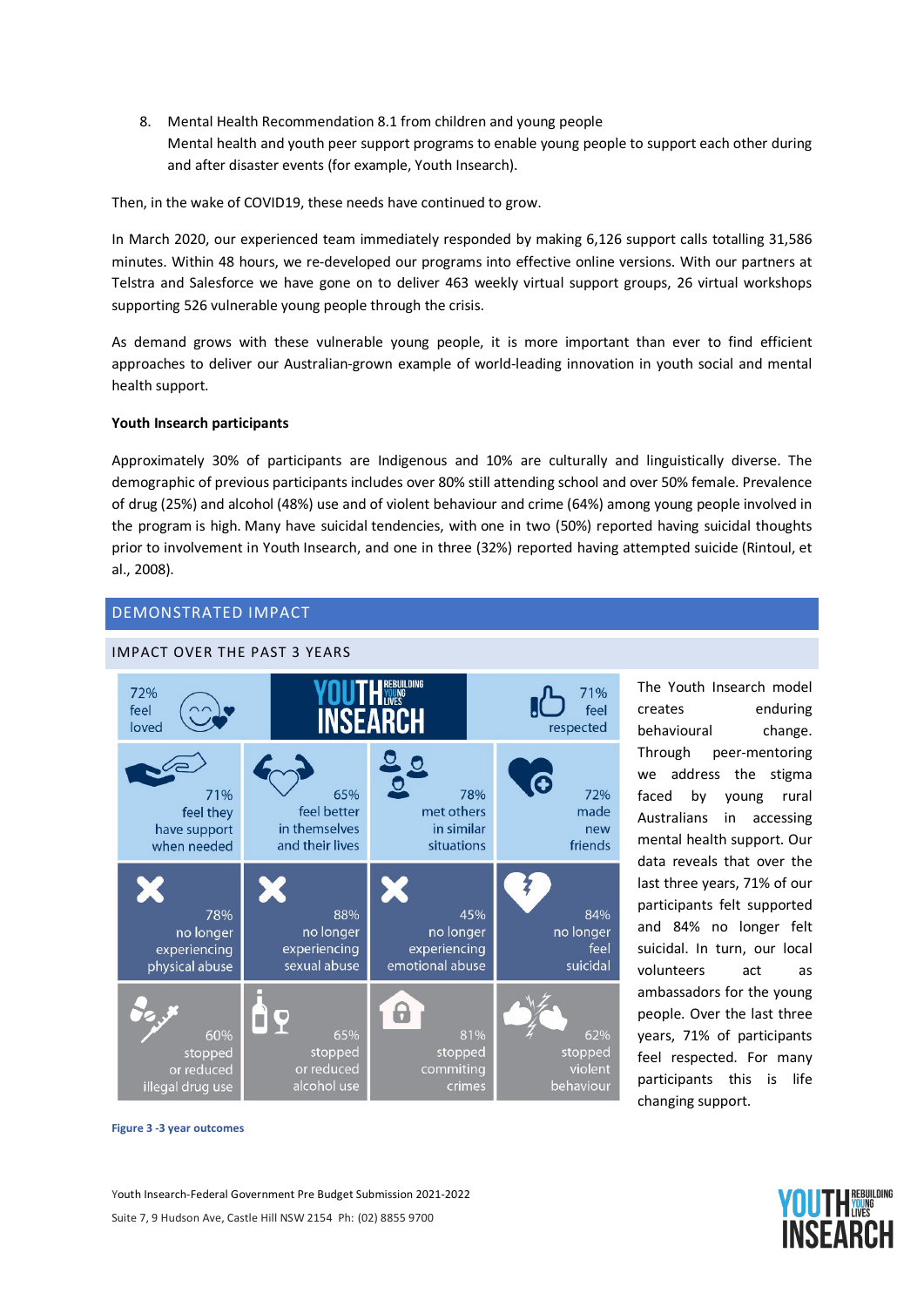Past participant Simon shared "without Youth Insearch I don't know how far in life I would have gotten or even if I would still be alive". Another young participant Marlie explained "Youth Insearch gave me the strategies to cope when I was not okay". Youth Insearch gives young people the safety and support to follow through on their journey of change.

Dr Maja Moensted is currently conducting a ccooperative inquiry research study, commissioned through the Try Test Learn Tranch 2 Fund on the effectiveness of peer-to-peer interventions. Using grounded theory narrative analysis Moensted found that:

- Our programs increase social integration
- Sharing stories facilitates connection and provides opportunities to explore complex situations
- Young people report an increase in resilience and ability to create support systems for their own selfcare
- Our programs provide different avenues for belonging by accessing a peer community that does not identify them as 'misfits'
- Our programs facilitate the development of new relationships, which promotes the introduction of new knowledge, opportunities and resources
- Young people describe feeling enabled to grow in self-confidence and build strong identities
- Young people are socialised into accepting help help seeking is normalised
- Young people describe personal growth and healing through relational peer support
- Role modelling provides a scaffold for young people to gradually reposition themselves as survivors and experts<sup>10</sup>

# NEW PLACE-BASED MODEL – THE MOST RECENT IMPACT REPORTS

The Australian Families Institute research investigating Youth Insearch programs found 80% of participants improved their behaviour as a result of the current model and that the changes were long lasting. Pilots of the Place Based Model through the Federal Government Try Test Learn Innovation Fund and through partnerships with Dalby Chinchilla and Tara High Schools and Bundaberg headspace, we have made the following observations:

- **Participants nearly doubled sustained employment – from 26% to 50% beyond six months**
- **We can support five times more young people when support worker is local**
- **The quality of delivery is improved with the benefits of supported professionals**
- **We have halved the delivery cost per young person.**

These results or better can be expected in expanding our unique model across Australia, to those communities with the greatest identified need.

Even without counting the value of crimes not committed; law enforcement not needed; and no drug and alcohol related hospitalisation, over 10 years, we calculate an 18 times multiplier effect for every dollar invested in the Youth Insearch program. This has long-term benefits for individuals and communities by ending welfaredependence, improving mental health and bettering social connection.

**YOUTH WESTERN NSFARCH** 

Youth Insearch-Federal Government Pre Budget Submission 2021-2022

<span id="page-8-0"></span><sup>&</sup>lt;sup>10</sup> Moensted, Maja. (2019). Youth programs' ability to meaningfully engage with marginalised young people's social citizenship aspirations. Journal of Youth Studies. 2. 44-56.

Suite 7, 9 Hudson Ave, Castle Hill NSW 2154 Ph: (02) 8855 9700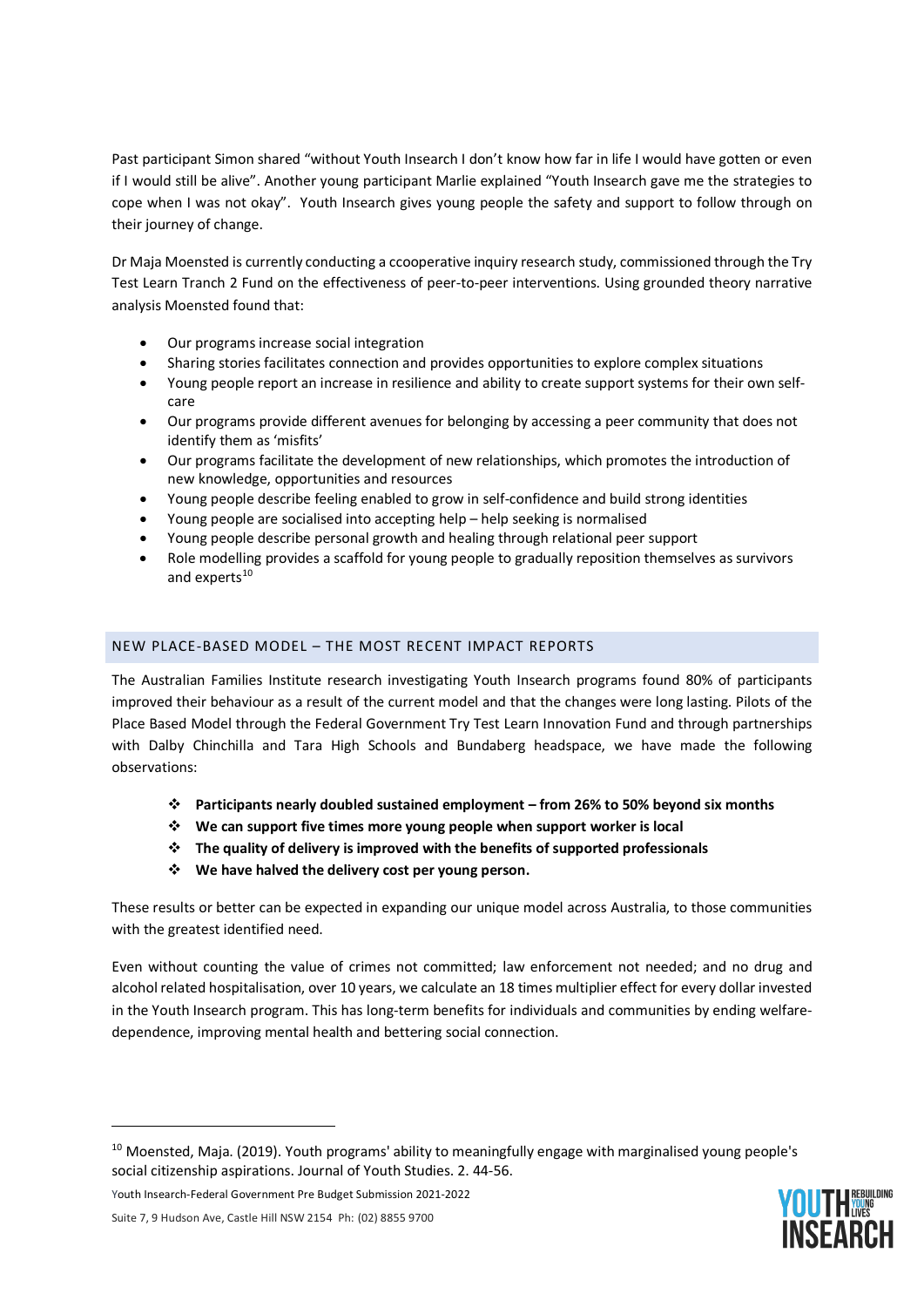# AMOUNT REQUESTED

In alignment with the Federal Government's *Fifth Mental Health Action Plan Response to Recommendations*  Recommendation 10: Improve Service Equity for Rural and Remote Communities through Place-Based Models of Care we are seeking \$21.3 million over 4 years to fund our implementation of the Youth Insearch Place Based Model across 25 communities across Queensland, New South Wales and Victoria.

Total operational budget \$21.3 million over 4 years.

| Year One                  | <b>Year Two</b> | <b>Year Three</b> | <b>Year Four</b> | <b>Total 4 years</b> |
|---------------------------|-----------------|-------------------|------------------|----------------------|
| 2021/22                   | 2022/23         | 2023/24           | 2024/25          |                      |
| $\frac{1}{2}$ \$5,181,238 | \$5,223,959     | \$5,424,740       | \$5,483,815      | \$21,313,752         |

# DELIVERABLES

The Place Based Model will enable Youth Insearch to reach 150% more young people than we currently reach. Our expected reach through the Place Based Model is detailed in the below table.

|                                           | Per Year | Four years |
|-------------------------------------------|----------|------------|
| Total young people                        | 1,500    | 6,000      |
| <b>Total workshops attendances</b>        | 3,000    | 12,000     |
| Total support group attendances           | 24,000   | 96,000     |
| <b>Total instances of support</b>         | 90,000   | 360,000    |
| Average Hours of Support per young person | 95       | 95         |
| Cost per hour of support                  | \$39.60  | \$39.60    |
|                                           |          |            |

# IN SUMMARY:

These results or better can be expected in delivering our unique model across Australia. The benefits of our programs do not just create better lives for individual young people. Youth Insearch creates safer communities.

Youth Insearch supports young people identified as at risk of long-term welfare dependence that costs the Federal Government \$306,000 per person, estimated by the Australian Priority Investment Approach. This expansion of the Place Based model will support 6,000 young people over four years. We expect 80% of the young people to make significant positive change in their lives. Diverting just 20% from a life of welfare dependence will achieve approximately \$383,634,000 in lifetime cost savings, before including the cost of damages, policing, welfare services and more required by young people not supported by this life changing program.

## CONTACT INFORMATION:

We would welcome the opportunity to discuss our proposal in person and answer queries.

Stephen Lewin Chief Executive Officer